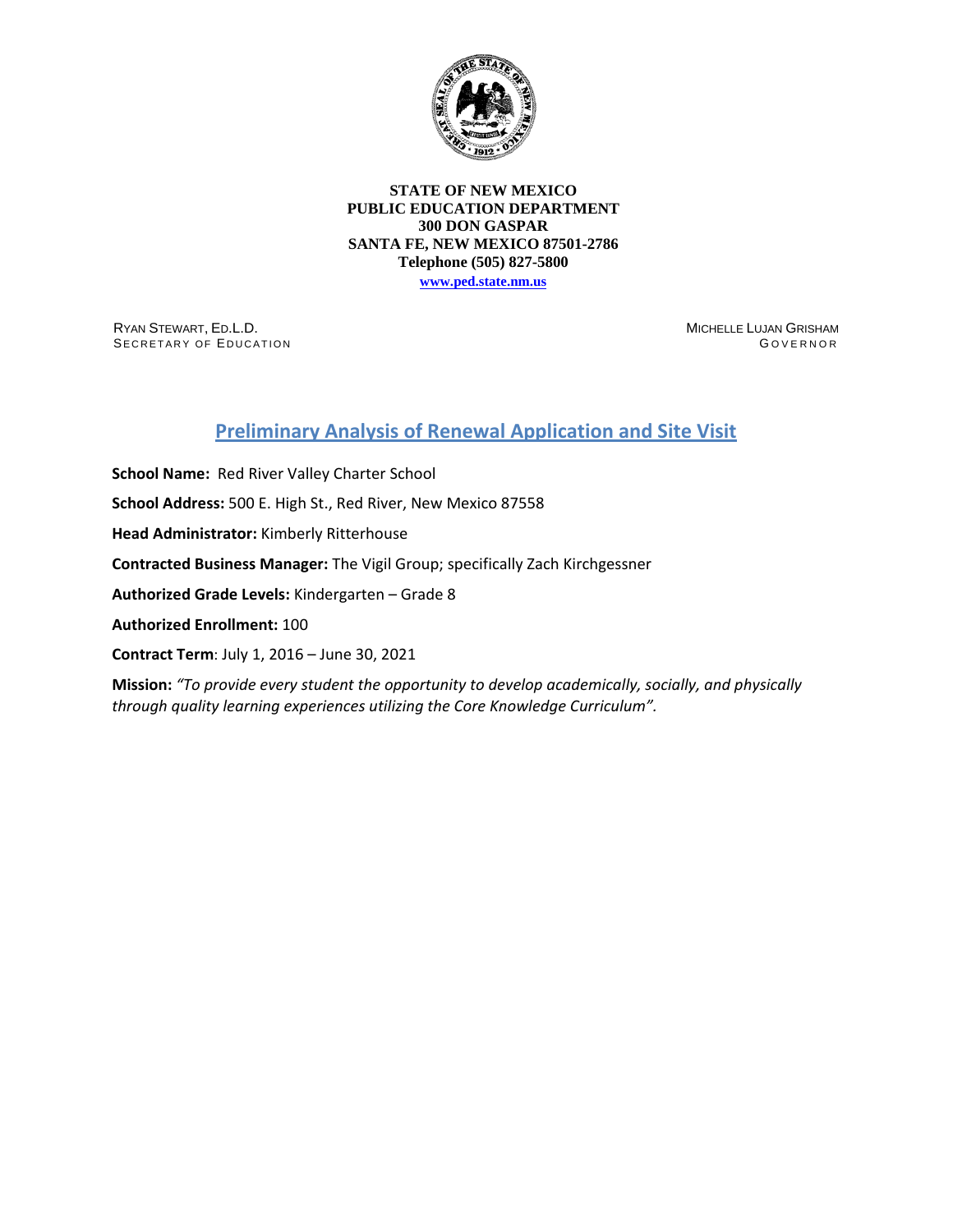Analysis of Renewal Application and Site Visit November 2020 Page **2** of **6**

## *Summary of Performance*

Academic. The school's academic performance has been evaluated under two different accountability systems throughout the term of its contract; A-F School Grading Report in school years 2016-2017 and 2017-2018 & the New Mexico System of School Support and Accountability in school years 2018-2019 and 2019-2020.

Red River Valley Charter School's(RRVCS) academic performance evidenced an overall decline between school years 2016- 17 to 2017-18 and a significant improvement between school years 2017-18 to 2018-19. In 2018-19, RRVCS demonstrated a 38% reading proficiency compared to the State's 34% overall reading proficiency rate, while the school's math proficiency rate was 12% compared to the State proficiency rate of 21%.

The school's Overall Academic Performance during the contract term was a **B** *letter grade*, **D** *letter grade*, and **Traditional Support School** designation, respectively. The school received **designations of excellence** in reading growth and math growth in 2018-2019.

The school received a "*Falls Far Below Standard*" rating on its mission specific goals during the first year of its contract, 2016- 2017. The school received a "*Meets Standard*" rating on its mission specific goalsin 2017-2018, and an "*Exceeds Standard*" rating in 2018-19.

*Financial*. Over the course of the contract, the school received 13 audit findings derived from published audited financial statements from 2016-2017 through 2018-2019. The findings consist of three (3) repeat findings, one (1) material weakness, two (2) significant deficiency and 10 noncompliance/other matter. In the most recent reporting year, 2018-2019, the school received two (2) audit findings classified as noncompliance/other matter, none of which were repeat findings. RRVCS is on a quarterly reporting schedule. The business manager is responsive and reports are submitted in a timely manner. For Q4 of FY20 no corrections on reports were required to achieve approvable budget status, demonstrating the professionalism of this Business Manager.

Membership at RRVCS appears to hover at 80 students, although the school had anticipated some growth in the count this school year. It remains to be seen if the next reporting periods show an improvement. The school has experienced some fluctuation in keeping operating expenses within operating revenues, causing them to dip into cash reserves, but not at a level of concern. The school seems to be showing an upward spending trend and will need to keep an eye on expenses if the membership growth does not materialize. The school has shown a commitment to emphasizing spending in the classroom. Given the school size, the percentage of classroom spending is very encouraging and the school should be recognized for these efforts.

Currently, this LEA has no financial concerns.

*Organizational.* During the most recent year evaluated (2019-20), the school did not receive any "*Falls Far Below Standard*" indicator ratings. RRVC received one (1) "*Working to Meet Standard*" rating for the Business Management and Oversight: meeting financial reporting and compliant requirementsindicator, though demonstrated improvement from the previous academic year (2018-19), in which the school received a "*Falls Far Below Standard*" rating for this indicator. RRVC has demonstrated consistent improvement in its organizational framework from the first year of its contract (2016-17) earning seven (7) "*Falls Far Below Standard*" ratings and six (6) "*Working to Meet Standard*" ratings to the most recent year (2019-20) earning one (1) "*Working to Meet Standard*" rating with the rest rated "*Meets Standard".*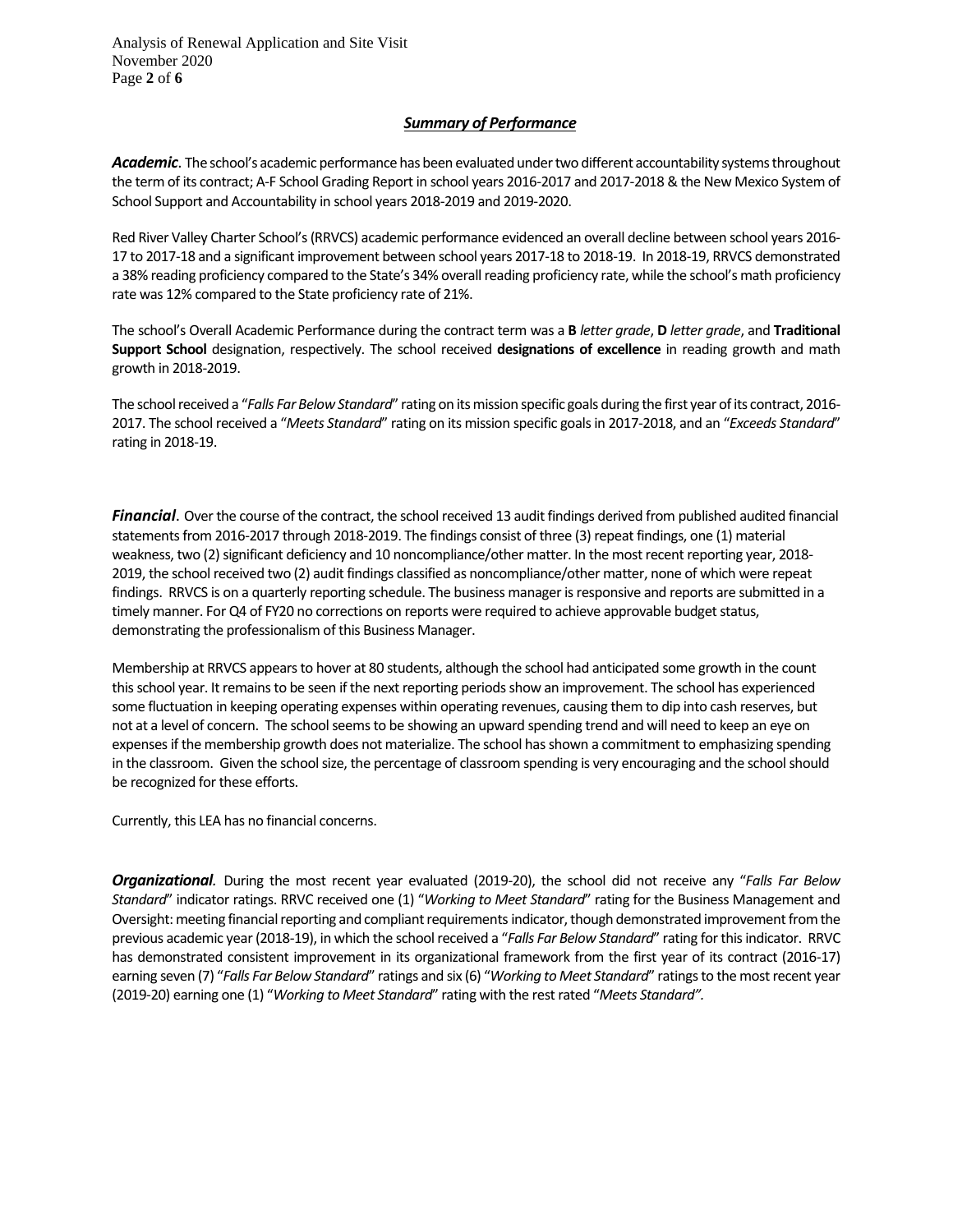| <b>PART A:</b> | Data analysis provided by CSD                                                                                 |
|----------------|---------------------------------------------------------------------------------------------------------------|
|                | Please see Part A - Summary Data Report based on accountability and reporting data from Current Charter       |
|                | Contract term                                                                                                 |
| <b>PART B:</b> | Progress Report provided by the School                                                                        |
|                | Please see Part B for the school's self-report on the progress of meeting the academic performance, financial |
|                | compliance and governance responsibilities of the charter school, including achieving the goals, objectives,  |
|                | student performance outcomes, state standards of excellence and other terms of the charter contract,          |
|                | including the accountability requirements set forth in the Assessment and Accountability Act during the       |
|                | <b>Current Charter Term.</b>                                                                                  |

|                | The PED team reviewed the school's Part B (Progress Report) and       |                                          |  |  |  |  |
|----------------|-----------------------------------------------------------------------|------------------------------------------|--|--|--|--|
|                | conducted a renewal site visit on October 08, 2020.                   |                                          |  |  |  |  |
|                | Ratings are based on the rubric provided in the application.          |                                          |  |  |  |  |
| <b>Section</b> | <b>Indicator</b>                                                      | <b>Final Rating</b>                      |  |  |  |  |
|                | <b>ACADEMIC PERFORMANCE</b>                                           |                                          |  |  |  |  |
| 1.a            | Department's Standards of Excellence-                                 | <b>Demonstrates Substantial Progress</b> |  |  |  |  |
|                | <b>Overall NM School Grade</b>                                        |                                          |  |  |  |  |
|                | 2016-2017: B letter-grade                                             |                                          |  |  |  |  |
|                | 2017-2018: D letter-grade                                             |                                          |  |  |  |  |
|                | NM System of School Support and Accountability                        |                                          |  |  |  |  |
|                | 2018-2019: Traditional Support designation with                       |                                          |  |  |  |  |
|                | designations of excellence in reading growth and math                 |                                          |  |  |  |  |
|                | growth                                                                |                                          |  |  |  |  |
|                | 2019-2020: No data available for schools                              |                                          |  |  |  |  |
| 1.b            | <b>Specific Charter Goals</b>                                         | <b>Demonstrates Substantial Progress</b> |  |  |  |  |
|                | Schools that have met all of their school specific goals in each year |                                          |  |  |  |  |
|                | of the contract term do NOT provide a narrative.                      |                                          |  |  |  |  |
|                | Reading growth and proficiency grades 3-8<br>٠                        |                                          |  |  |  |  |
|                | Reading growth and proficiency grades 1-2<br>٠                        |                                          |  |  |  |  |
|                | Math growth and proficiency grades 1-8                                |                                          |  |  |  |  |
|                | <b>FINANCIAL COMPLIANCE</b>                                           |                                          |  |  |  |  |
| 2.a            | <b>Audit</b>                                                          | Demonstrates Substantial Progress        |  |  |  |  |
|                | Schools that have received no material weakness, significant          |                                          |  |  |  |  |
|                | deficiency, or repeat audit findings in each of the annual audits     |                                          |  |  |  |  |
|                | during the term of the contract do NOT complete this Section.         |                                          |  |  |  |  |
|                | [Organizational Performance Framework 2a and 2b]                      |                                          |  |  |  |  |
|                | [Organizational Performance Framework 2a-2e]                          |                                          |  |  |  |  |
| 2.b            | <b>Board of Finance</b>                                               | <b>Meets the Standard</b>                |  |  |  |  |
|                | Schools that have maintained all Board of Finance authority during    |                                          |  |  |  |  |
|                | the entire term of the contract do NOT complete this Section. If      |                                          |  |  |  |  |
|                | required to complete this section, provide a narrative explaining the |                                          |  |  |  |  |
|                | actions taken (improved practices and outcomes).                      |                                          |  |  |  |  |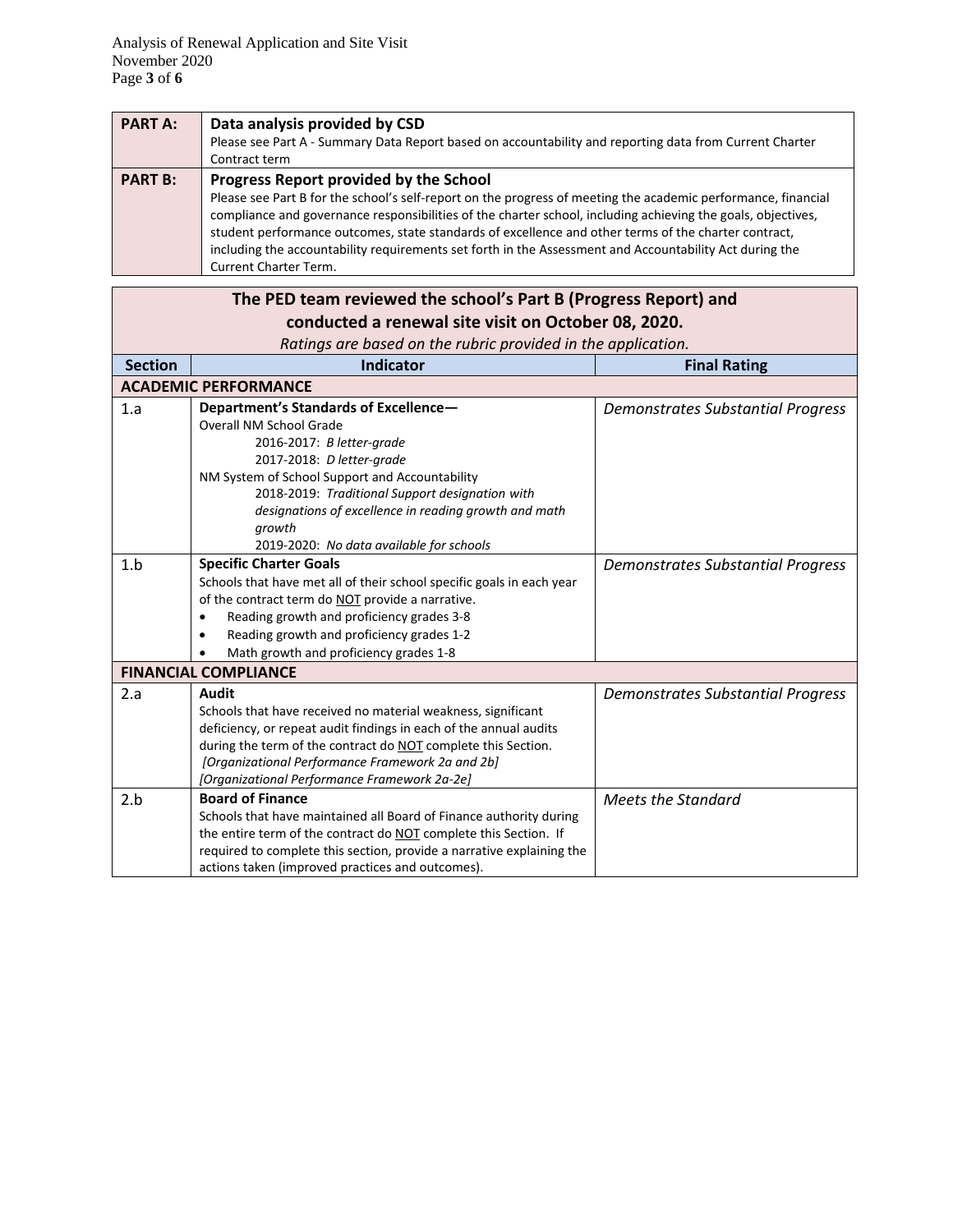| 2.c | <b>Additional Financial Information</b>                                                                                                                                                  |                                                    |                                      |                                            |                                              |                |                           |
|-----|------------------------------------------------------------------------------------------------------------------------------------------------------------------------------------------|----------------------------------------------------|--------------------------------------|--------------------------------------------|----------------------------------------------|----------------|---------------------------|
|     |                                                                                                                                                                                          |                                                    |                                      |                                            | <b>RED RIVER VALLEY CHARTER</b>              |                |                           |
|     |                                                                                                                                                                                          |                                                    |                                      | <b>MEMBERSHIP</b>                          |                                              |                |                           |
|     |                                                                                                                                                                                          |                                                    |                                      |                                            |                                              |                |                           |
|     |                                                                                                                                                                                          |                                                    |                                      | <b>Enrollment CAP</b><br>2021 Budgeted MEM | 100<br>84                                    |                |                           |
|     |                                                                                                                                                                                          |                                                    | Actual 40D 10-01-2020                |                                            | 74                                           |                |                           |
|     |                                                                                                                                                                                          |                                                    |                                      |                                            |                                              |                |                           |
|     |                                                                                                                                                                                          |                                                    | 79<br>78<br><b>Funded Membership</b> |                                            |                                              | 81             | 80                        |
|     |                                                                                                                                                                                          |                                                    |                                      |                                            | OPERATIONAL EXPENSES vs. OPERATIONAL REVENUE |                |                           |
|     |                                                                                                                                                                                          |                                                    |                                      | 2016-17                                    | 2017-18                                      | 2018-19        | 2019-20                   |
|     |                                                                                                                                                                                          | <b>Direct Inst</b>                                 | 1000                                 | 384,559                                    | 341,821                                      | 397,852        | 436,429                   |
|     |                                                                                                                                                                                          | Student Sup                                        | 2100<br>2200                         | 65,857<br>317                              | 44,774<br>490                                | 60,181<br>332  | 63,899<br>148             |
|     |                                                                                                                                                                                          | Instrtnl Sup<br>Central Admi                       | 2300                                 | 15,979                                     | 113,588                                      | 112,712        | 130,303                   |
|     |                                                                                                                                                                                          | School Admir                                       | 2400                                 | 158,142                                    | 51,314                                       | 56,845         | 56,634                    |
|     |                                                                                                                                                                                          | Central Svcs                                       | 2500                                 | 71,197                                     | 78,590                                       | 75,585         | 68,554                    |
|     |                                                                                                                                                                                          | Maint/Ops                                          | 2600                                 | 36,532                                     | 60,379                                       | 68,913         | 60,526                    |
|     |                                                                                                                                                                                          | <b>Food Svc</b>                                    | 3100                                 | 13,360                                     | 0                                            | 0              | 0                         |
|     |                                                                                                                                                                                          | Other                                              | other                                | 0                                          | 0                                            | 1,281          | 0                         |
|     |                                                                                                                                                                                          | <b>Total Operting Exp</b>                          |                                      | 745,943                                    | 690,956                                      | 773,702        | 816,494                   |
|     |                                                                                                                                                                                          | <b>Total Operational Rev</b>                       |                                      | 723,341                                    | 758,421                                      | 742,747        | 939,190                   |
|     |                                                                                                                                                                                          | Surplus                                            |                                      | (22, 602)                                  | 67,465                                       | (30, 955)      | 122,697                   |
|     |                                                                                                                                                                                          | Year End CASH balance                              |                                      | 26,610                                     | 93,505                                       | 62,551         | 185,248                   |
|     |                                                                                                                                                                                          |                                                    |                                      |                                            | <b>DISTRIBUTION OF EXPENSES</b>              |                |                           |
|     |                                                                                                                                                                                          |                                                    |                                      |                                            |                                              |                |                           |
|     |                                                                                                                                                                                          | <b>Instructional Cost</b>                          |                                      | 450,733                                    | 387,085                                      | 458,366        | 500,476                   |
|     |                                                                                                                                                                                          | % of total operating exp                           |                                      | 60%                                        | 56%                                          | 59%            | 61%                       |
|     |                                                                                                                                                                                          | Per student membership                             |                                      | \$5,705                                    | \$4,963                                      | \$5,694        | \$6,236                   |
|     |                                                                                                                                                                                          | Admin Support                                      |                                      | 245,318                                    | 243,492                                      | 245,142        | 255,492                   |
|     |                                                                                                                                                                                          | % of total operating exp<br>Per student membership |                                      | 33%<br>\$3,105                             | 35%<br>\$3,122                               | 32%<br>\$3,045 | 31%<br>\$3,184            |
|     |                                                                                                                                                                                          |                                                    |                                      |                                            |                                              |                |                           |
|     | <b>CONTRACTUAL, ORGANIZATIONAL, AND GOVERNANCE</b>                                                                                                                                       |                                                    |                                      |                                            |                                              |                |                           |
| 3.a | <b>Material Terms</b>                                                                                                                                                                    |                                                    |                                      |                                            |                                              |                | <b>Meets the Standard</b> |
|     | All schools must provide a response for this section of the                                                                                                                              |                                                    |                                      |                                            |                                              |                |                           |
|     | application.                                                                                                                                                                             |                                                    |                                      |                                            |                                              |                |                           |
|     | "Love and Logic" fosters a sense of self-discipline and control,<br>imparting children the self-confidence they need, while<br>respecting all others and treating them with kindness and |                                                    |                                      |                                            |                                              |                |                           |
|     | respect.                                                                                                                                                                                 |                                                    |                                      |                                            |                                              |                |                           |
|     | Core Knowledge provides children with a strong foundation of<br>$\bullet$                                                                                                                |                                                    |                                      |                                            |                                              |                |                           |
|     | knowledge in traditional disciplines, while encouraging                                                                                                                                  |                                                    |                                      |                                            |                                              |                |                           |
|     | innovative thinking and multi-disciplinary integration.                                                                                                                                  |                                                    |                                      |                                            |                                              |                |                           |
|     | Character development is also an integral part of the RRVCS<br>$\bullet$                                                                                                                 |                                                    |                                      |                                            |                                              |                |                           |
|     | program and is focused on developing positive character traits,                                                                                                                          |                                                    |                                      |                                            |                                              |                |                           |
|     | which assist all students to grow in relationships with others                                                                                                                           |                                                    |                                      |                                            |                                              |                |                           |
|     | and to develop citizenship skills that are vital to becoming                                                                                                                             |                                                    |                                      |                                            |                                              |                |                           |
|     | contributing members of society.                                                                                                                                                         |                                                    |                                      |                                            |                                              |                |                           |
|     | Teachers and administrator participate in an annual PLC,<br>$\bullet$                                                                                                                    |                                                    |                                      |                                            |                                              |                |                           |
|     | conducted monthly and incorporated into teacher contracts.                                                                                                                               |                                                    |                                      |                                            |                                              |                |                           |
|     | The PLC topic is determined by collaborative decision-making                                                                                                                             |                                                    |                                      |                                            |                                              |                |                           |
|     | and is based on needs assessment and school wide data analysis                                                                                                                           |                                                    |                                      |                                            |                                              |                |                           |
|     |                                                                                                                                                                                          |                                                    |                                      |                                            |                                              |                |                           |
|     | for the school year. The PLC is directly related to instructional<br>practice and student learning, is teacher-lead, and provides on-                                                    |                                                    |                                      |                                            |                                              |                |                           |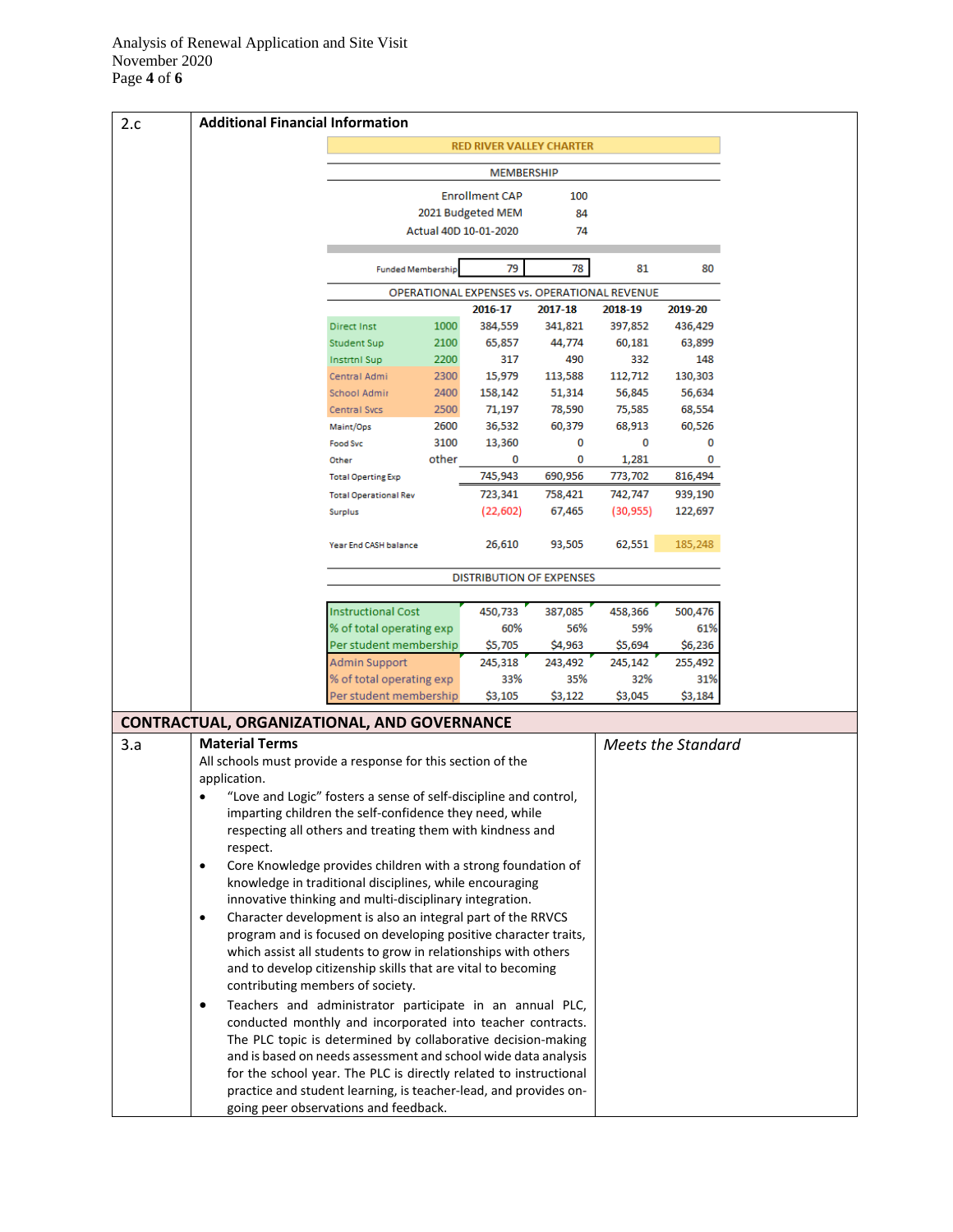|     | Parents and teachers elect the Governance Council from a list<br>٠<br>of parents of enrolled students.<br>At least five to seven parent and community events are held<br>$\bullet$<br>each school year (shared learning events).                                                                                                                                                           |                    |
|-----|--------------------------------------------------------------------------------------------------------------------------------------------------------------------------------------------------------------------------------------------------------------------------------------------------------------------------------------------------------------------------------------------|--------------------|
| 3.b | <b>Organizational Performance Framework</b><br>Schools that do not have any repeated "working to meet" ratings or<br>any "falls far below" ratings on the most recent organizational<br>performance framework evaluation do NOT complete this Section.<br>[Organizational Performance Framework 1b-1g, 4a-4c, and 5a-5c]<br>[Organizational Performance Framework 1b-1f, 4a-4e, and 5a-5d] | Meets the Standard |
|     | Any OCR complaints or formal special education complaints,<br>identify those, provide all communication related to those, and<br>describe the current status in an Appendix, referenced in narrative<br>by name.                                                                                                                                                                           | None Known         |
| 3.c | <b>Governance Responsibilities</b><br>All schools must provide a response for this section of the<br>application.<br>[Organizational Performance Framework 3a and 3b]<br>[Organizational Performance Framework 3a-3c]                                                                                                                                                                      | Meets the Standard |

Parts C, D, and E were provided by the school as part of the renewal application.

| <b>PART C:</b> | <b>Financial Statement</b>                                                                                       |  |  |  |  |  |  |
|----------------|------------------------------------------------------------------------------------------------------------------|--|--|--|--|--|--|
|                | A financial statement that discloses the costs of administration, instruction and other spending categories for  |  |  |  |  |  |  |
|                | the charter school that is understandable to the general public that allows comparison of costs to other         |  |  |  |  |  |  |
|                | schools or comparable organizations and that is in a format required by the department.                          |  |  |  |  |  |  |
| <b>PART D</b>  | <b>Petitions</b>                                                                                                 |  |  |  |  |  |  |
|                | A petition in support of the charter school renewing its charter status signed by not less than sixty-five<br>1. |  |  |  |  |  |  |
|                | percent of the employees in the charter school, with certified affidavit.                                        |  |  |  |  |  |  |
|                | Number: 12 out of 12 Percentage: 100%                                                                            |  |  |  |  |  |  |
|                | A petition in support of the charter school renewing its charter status signed by at least seventy-five<br>2.    |  |  |  |  |  |  |
|                | percent of the <b>households</b> whose children are enrolled in the charter school, with certified affidavit.    |  |  |  |  |  |  |
|                | Number: 56 Percentage: 93%                                                                                       |  |  |  |  |  |  |
| <b>PART E:</b> | <b>Description of the Charter School Facilities and Assurances</b>                                               |  |  |  |  |  |  |
|                | A description of the charter school facilities and assurances that the facilities are in compliance with the     |  |  |  |  |  |  |
|                | requirements of Section 22-8B-4.2 NMSA 1978.                                                                     |  |  |  |  |  |  |
|                | A copy of the facility lease agreement as Appendix D<br>1.                                                       |  |  |  |  |  |  |
|                | A narrative description of its facilities and attach the school's Facility Master Plan, if available, as<br>2.   |  |  |  |  |  |  |
|                | Appendix H                                                                                                       |  |  |  |  |  |  |
|                | 3 <sub>1</sub><br>Attach a copy of the building E Occupancy certificate(s)                                       |  |  |  |  |  |  |
|                | Dated: 08 MAR 2011 Maximum Occupancy (if listed): 320                                                            |  |  |  |  |  |  |
|                | Most recent facility NMCI Score 13.27% indicating that the school meets the requirements of<br>4.                |  |  |  |  |  |  |
|                | Subsection C of 22-8B-4.2 NMSA 1978                                                                              |  |  |  |  |  |  |
|                | If the charter school is relocating or expanding, provide assurances that the facilities comply with the<br>5.   |  |  |  |  |  |  |
|                | requirements of Section 22-8B-4.2 NMSA 1978                                                                      |  |  |  |  |  |  |
|                | Public (Cert A)<br>Private (Cert B)<br>Foundation (Cert C)                                                       |  |  |  |  |  |  |
| <b>PART F:</b> | <b>Amendment Requests</b>                                                                                        |  |  |  |  |  |  |
|                | The school has not requested or been granted any amendment request(s) during the current contract term.          |  |  |  |  |  |  |